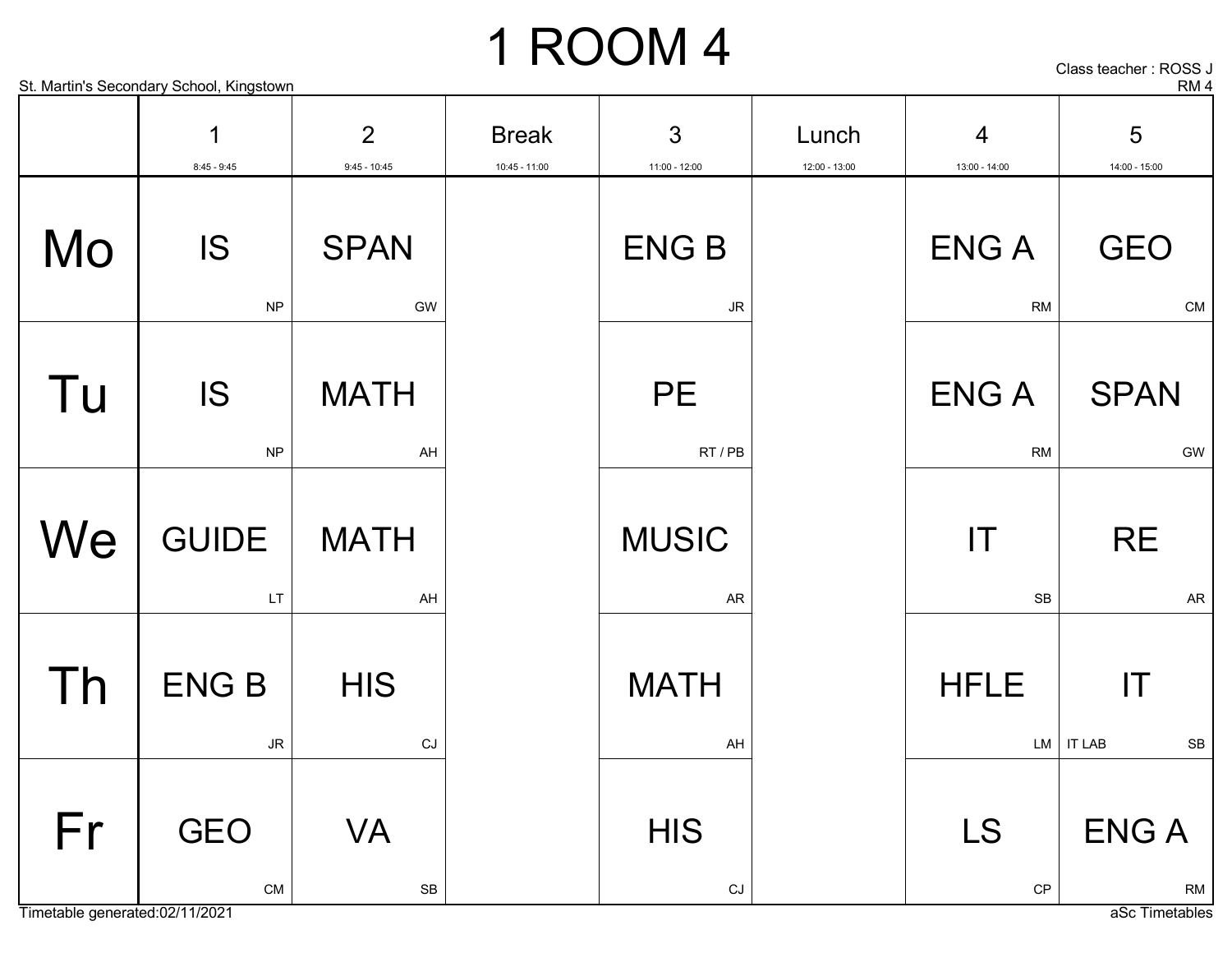Class teacher : HECTOR A

| St. Martin's  | Kingstown | n    |
|---------------|-----------|------|
| . Secondarv ' | School.   | KIVI |

|    | 1<br>$8:45 - 9:45$       | $\overline{2}$<br>$9:45 - 10:45$              | <b>Break</b><br>$10:45 - 11:00$ | 3<br>$11:00 - 12:00$                    | Lunch<br>$12:00 - 13:00$ | $\overline{4}$<br>13:00 - 14:00 | 5<br>14:00 - 15:00                    |
|----|--------------------------|-----------------------------------------------|---------------------------------|-----------------------------------------|--------------------------|---------------------------------|---------------------------------------|
| Mo | <b>MATH</b><br>AH        | $\mathsf{I}\mathsf{T}$<br><b>SB</b>           |                                 | <b>ENGA</b><br><b>RM</b>                |                          | <b>SPAN</b><br>GW               | <b>HIS</b><br>DJ                      |
| Tu | <b>GEO</b>               | $\mathsf{I}\mathsf{T}$<br>$CM$   IT LAB<br>SB |                                 | <b>HFLE</b><br>LM                       |                          | <b>SPAN</b><br>GW               | <b>ENGA</b><br>${\sf RM}$             |
| We | <b>GEO</b><br>CM         | <b>IS</b><br><b>NP</b>                        |                                 | <b>GUIDE</b><br>LT                      |                          | <b>HIS</b><br>DJ                | <b>ENGB</b><br>$\mathsf{J}\mathsf{R}$ |
| Th | <b>MUSIC</b><br>AR       | <b>PE</b><br>RT/PB                            |                                 | <b>IS</b><br><b>NP</b>                  |                          | <b>MATH</b><br>AH               | <b>LS</b><br>CP                       |
| Fr | <b>ENGA</b><br><b>RM</b> | <b>RE</b><br>$\mathsf{C}\mathsf{J}$           |                                 | <b>VA</b><br>$\ensuremath{\mathsf{SB}}$ |                          | <b>MATH</b><br>AH               | <b>ENGB</b><br>$\mathsf{J}\mathsf{R}$ |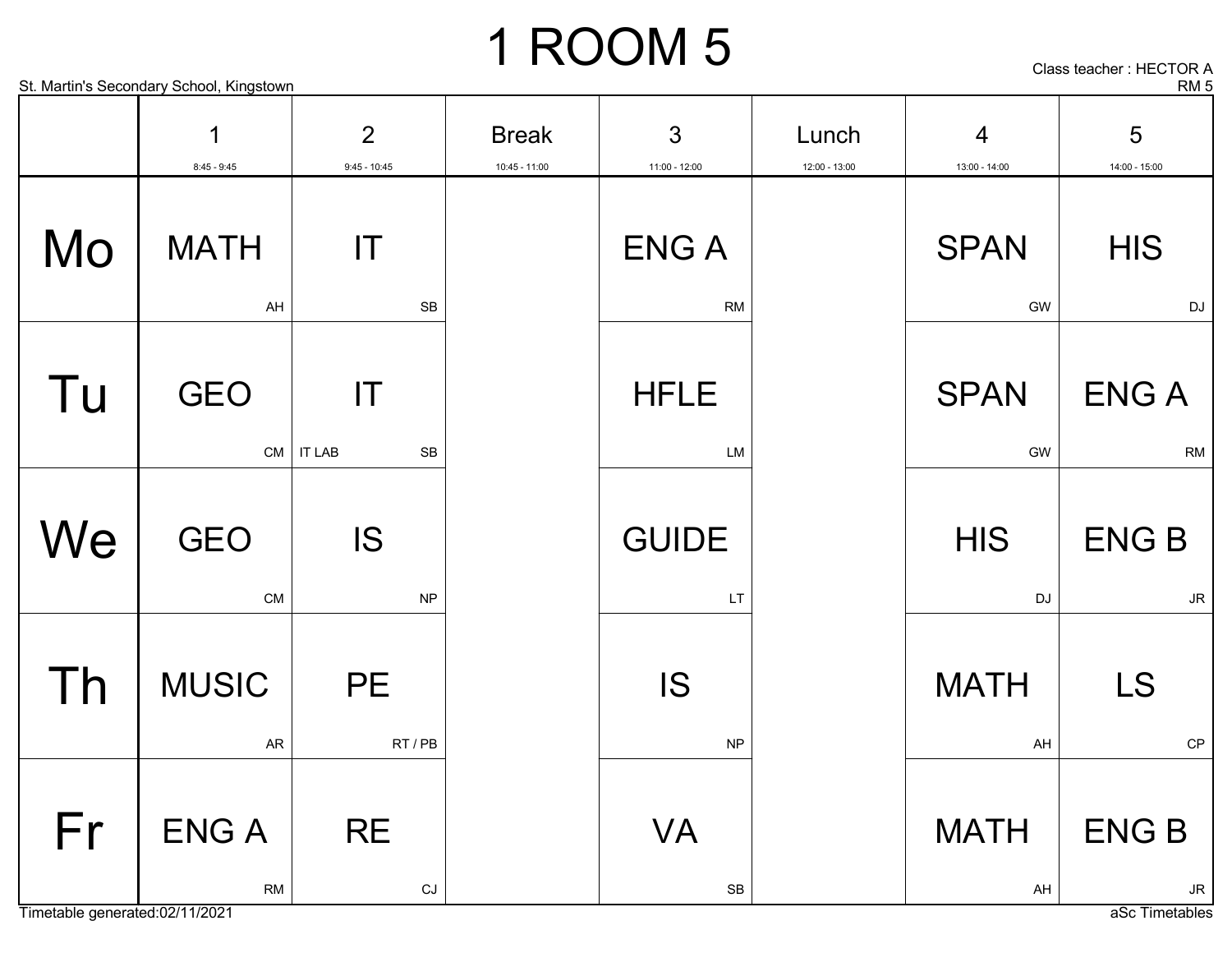Class teacher : ROSS A

#### St. Martin's Secondary School, Kingstown **RM 6** and the second state of the secondary School, Kingstown **RM 6**

|  |  | ass teacher : ROSS , |
|--|--|----------------------|
|  |  | --                   |

|    | 1                        | $\overline{2}$                                 | <b>Break</b>    | 3                                             | Lunch         | $\overline{4}$            | 5                          |
|----|--------------------------|------------------------------------------------|-----------------|-----------------------------------------------|---------------|---------------------------|----------------------------|
|    | $8:45 - 9:45$            | $9:45 - 10:45$                                 | $10:45 - 11:00$ | 11:00 - 12:00                                 | 12:00 - 13:00 | 13:00 - 14:00             | 14:00 - 15:00              |
| Mo | <b>SPAN</b><br><b>TF</b> | <b>GUIDE</b><br>LT/CP                          |                 | <b>MATH</b><br>AH                             |               | <b>HFLE</b><br>LM         | <b>LS</b><br>$\mathsf{CP}$ |
| Tu | <b>SPAN</b><br><b>TF</b> | <b>RE</b><br>${\sf AR}$                        |                 | $\mathsf{I}\mathsf{T}$<br><b>IT LAB</b><br>SB |               | <b>ENG A</b><br><b>CM</b> | <b>IS</b><br>${\sf DR}$    |
| We | <b>HIS</b><br>DJ         | <b>VA</b><br>SB                                |                 | <b>ENGB</b><br>RM                             |               | <b>GEO</b><br><b>DD</b>   | <b>PE</b><br>RT/PB         |
| Th | <b>MATH</b><br>AH        | <b>ENGB</b><br><b>RM</b>                       |                 | <b>MUSIC</b><br>AR                            |               | <b>ENGA</b><br><b>CM</b>  | <b>GEO</b><br>DD           |
| Fr | <b>HIS</b><br>DJ         | $\mathsf{I}\mathsf{T}$<br>$\mathsf{SB}\xspace$ |                 | <b>IS</b><br>DR                               |               | <b>ENGA</b><br>CM         | <b>MATH</b><br>AH          |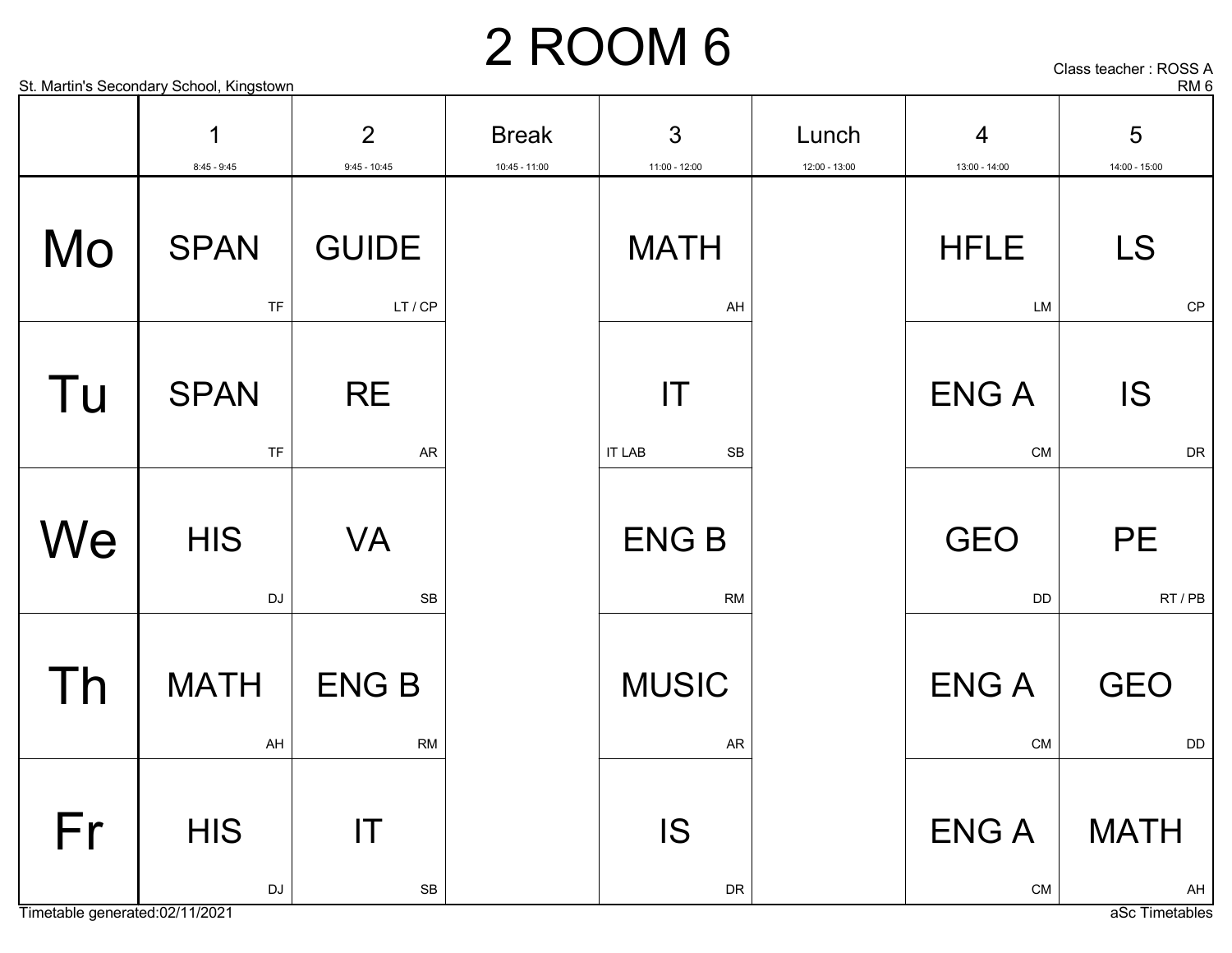#### St. Martin's Secondary School, Kingstown RM 7 2 ROOM 7

Class teacher : MATTHEWS R

|    | 1<br>$8:45 - 9:45$                                   | $\overline{2}$<br>$9:45 - 10:45$ | <b>Break</b><br>10:45 - 11:00 | $\mathfrak{S}$<br>11:00 - 12:00                      | Lunch<br>$12:00 - 13:00$ | $\overline{4}$<br>13:00 - 14:00 | 5<br>14:00 - 15:00      |
|----|------------------------------------------------------|----------------------------------|-------------------------------|------------------------------------------------------|--------------------------|---------------------------------|-------------------------|
| Mo | <b>ENGA</b><br><b>RM</b>                             | <b>ENGB</b><br>SB                |                               | <b>MUSIC</b><br><b>AR</b>                            |                          | <b>MATH</b><br>AH               | IS<br>LH                |
| Tu | <b>LS</b><br>CP                                      | <b>RE</b><br>CJ                  |                               | <b>GEO</b><br><b>DR</b>                              |                          | <b>IS</b><br>LH                 | <b>GUIDE</b><br>LT / CP |
| We | <b>MATH</b><br>AH                                    | <b>ENGA</b><br><b>RM</b>         |                               | $\mathsf{I}\mathsf{T}$<br><b>IT LAB</b><br><b>SB</b> |                          | <b>VA</b><br>SB                 | <b>GEO</b><br><b>DR</b> |
| Th | <b>SPAN</b><br><b>TF</b>                             | <b>HFLE</b><br><b>LM</b>         |                               | <b>HIS</b><br><b>DJ</b>                              |                          | <b>ENGA</b><br><b>RM</b>        | <b>MATH</b><br>AH       |
| Fr | $\mathsf{I}\mathsf{T}$<br>$\ensuremath{\mathsf{SB}}$ | <b>ENGB</b><br>${\sf SB}$        |                               | <b>SPAN</b><br><b>TF</b>                             |                          | <b>HIS</b><br>DJ                | <b>PE</b><br>RT / PB    |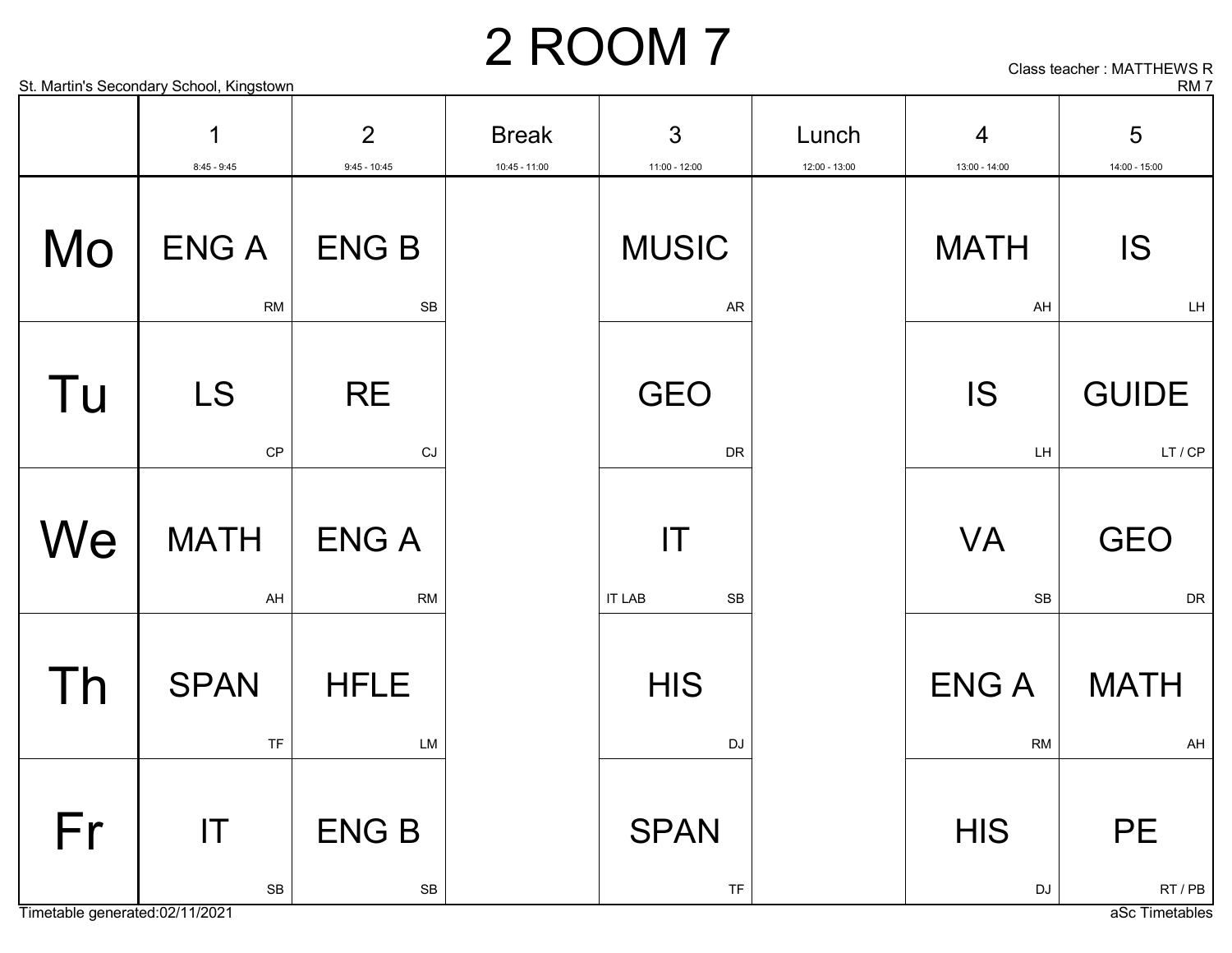3

Lunch

4

Break

Class teacher : BYNOE S

5

#### St. Martin's Secondary School, Kingstown RM 8

1

2

|    | $8:45 - 9:45$                               | $9:45 - 10:45$                        | $10:45 - 11:00$ | 11:00 - 12:00                               | 12:00 - 13:00 | 13:00 - 14:00            | 14:00 - 15:00             |
|----|---------------------------------------------|---------------------------------------|-----------------|---------------------------------------------|---------------|--------------------------|---------------------------|
| Mo | <b>GEO</b><br><b>DD</b>                     | <b>PE</b><br>RT/PB                    |                 | <b>MATH</b><br>$\operatorname{\textsf{SC}}$ |               | <b>HIS</b><br>DJ         | <b>IS</b><br><b>DR</b>    |
| Tu | T <br><b>IT LAB</b><br>SB                   | <b>ENGA</b><br>JR                     |                 | <b>HIS</b><br>DJ                            |               | <b>GUIDE</b><br>LT/CP    | <b>MATH</b><br>SC         |
| We | <b>LS</b><br>CP                             | <b>ENGA</b><br>$\mathsf{J}\mathsf{R}$ |                 | <b>VA</b><br><b>SB</b>                      |               | <b>SPAN</b><br><b>TF</b> | <b>ENGB</b><br><b>RM</b>  |
| Th | <b>RE</b><br>CJ                             | <b>IS</b><br>DR                       |                 | IT<br><b>SB</b>                             |               | <b>GEO</b><br>DD         | <b>SPAN</b><br><b>TF</b>  |
| Fr | <b>MATH</b><br>$\operatorname{\textsf{SC}}$ | <b>ENGB</b><br><b>RM</b>              |                 | <b>HFLE</b><br>LM                           |               | <b>ENGA</b><br>JR        | <b>MUSIC</b><br><b>AR</b> |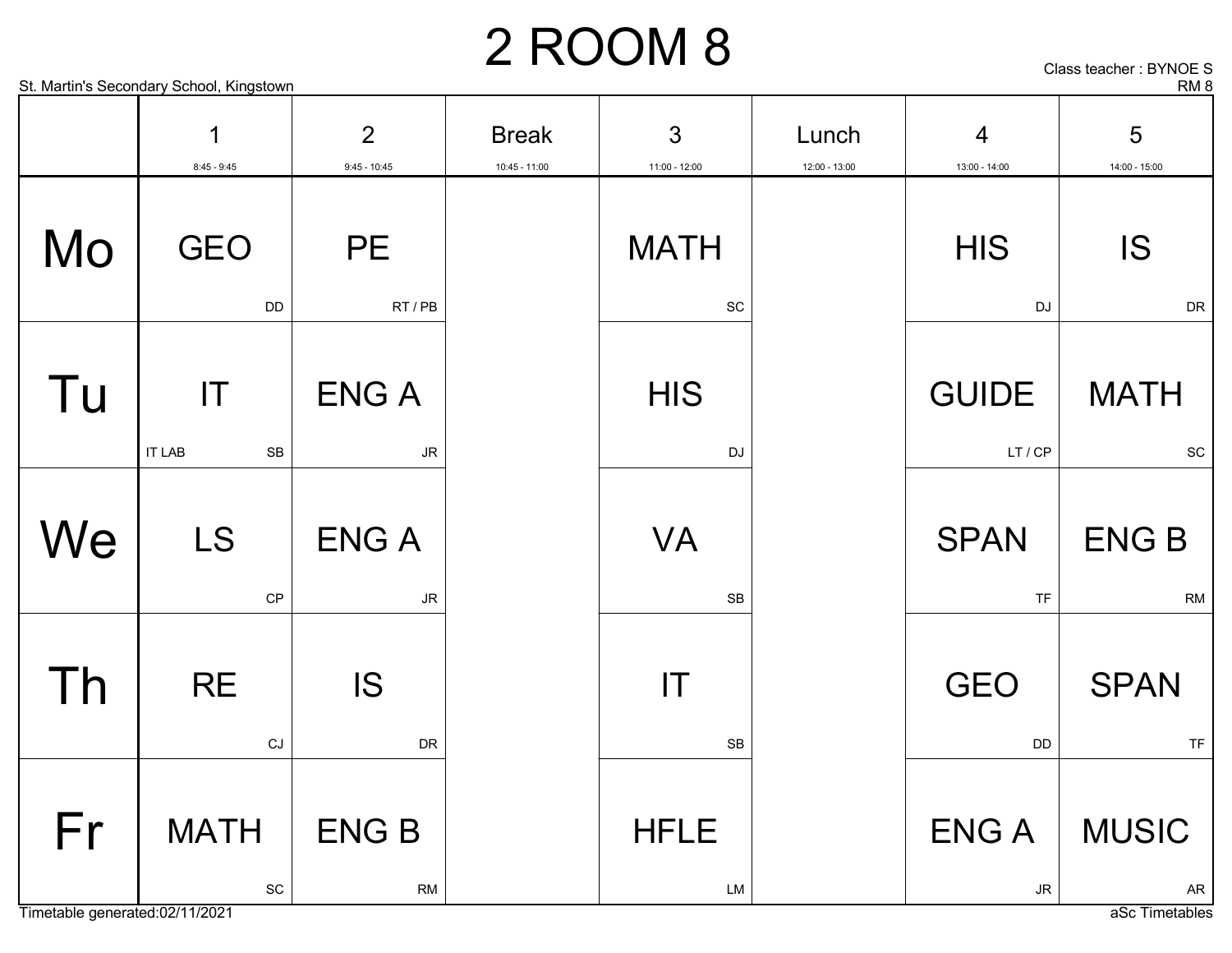#### St. Martin's Secondary School, Kingstown **RM 1** 3 ROOM 1

IT LAB PG

IS

NP

Class teacher : ROBERTS D

|    | 1<br>$8:45 - 9:45$               | $\overline{2}$<br>$9:45 - 10:45$       | <b>Break</b><br>10:45 - 11:00 | 3<br>11:00 - 12:00                     |  |
|----|----------------------------------|----------------------------------------|-------------------------------|----------------------------------------|--|
| Mo | <b>MUSIC</b><br><b>AR</b>        | <b>BUS</b><br><b>STUD</b><br><b>JR</b> |                               | <b>HIS</b><br><b>DJ</b>                |  |
| Tu | <b>BUS</b><br><b>STUD</b><br>JR. | <b>HIS</b><br><b>DJ</b>                |                               | <b>MATH</b><br>AH                      |  |
| We | <b>ENGB</b><br><b>RM</b>         | <b>MUSIC</b><br><b>AR</b>              |                               | <b>BUS</b><br><b>STUD</b><br><b>JR</b> |  |
|    | GEO                              | <b>GUIDE</b>                           |                               |                                        |  |

LT

AH

MATH

DR

CB

ENG A



Fr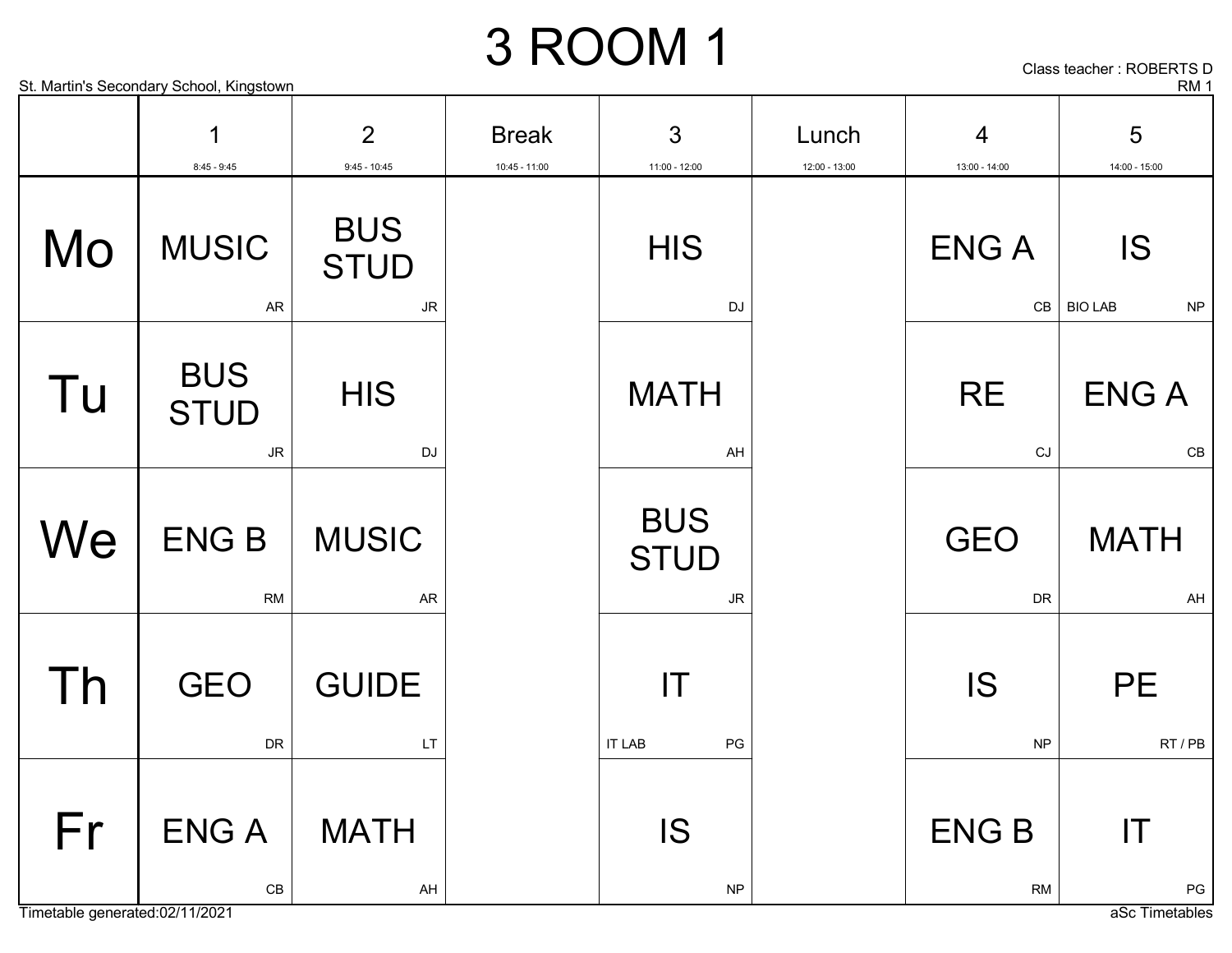Class teacher : CLARKE S

|                                                   | St. Martin's Secondary School, Kingstown   |                                             |                                 |                                                     |                        |                                                     | RM <sub>3</sub>                             |
|---------------------------------------------------|--------------------------------------------|---------------------------------------------|---------------------------------|-----------------------------------------------------|------------------------|-----------------------------------------------------|---------------------------------------------|
|                                                   | 1<br>$8:45 - 9:45$                         | $\overline{2}$<br>$9:45 - 10:45$            | <b>Break</b><br>$10:45 - 11:00$ | 3<br>$11:00 - 12:00$                                | Lunch<br>12:00 - 13:00 | 4<br>13:00 - 14:00                                  | 5<br>14:00 - 15:00                          |
| Mo                                                | <b>ENGA</b><br>$\mathsf{CB}$               | <b>HIS</b><br><b>DJ</b>                     |                                 | <b>GUIDE</b><br>LT                                  |                        | <b>VA</b><br>${\sf SB}$                             | <b>MATH</b><br>$\operatorname{\textsf{SC}}$ |
| Tu                                                | <b>HIS</b><br>DJ                           | <b>IS</b><br><b>BIO LAB</b><br>DR           |                                 | <b>VA</b><br>SB                                     |                        | <b>BUS</b><br><b>STUD</b><br>$\mathsf{J}\mathsf{R}$ | <b>GEO</b><br>DD                            |
| We                                                | <b>MATH</b><br>$\protect\operatorname{SC}$ | <b>IS</b><br>DR                             |                                 | <b>PE</b><br>RT / PB                                |                        | <b>BUS</b><br><b>STUD</b>                           | IT<br>$JR$ IT LAB<br>PG                     |
| $\overline{\phantom{a}}$ $\overline{\phantom{a}}$ | <b>ENGA</b><br>CB                          | <b>MATH</b><br>$\operatorname{\textsf{SC}}$ |                                 | <b>ENGB</b><br><b>CM</b>                            |                        | IT<br>$\mathsf{PG}$                                 | <b>IS</b><br>DR                             |
| Fr                                                | <b>GEO</b><br>DD                           | <b>ENGB</b><br>CM                           |                                 | <b>BUS</b><br><b>STUD</b><br>$\mathsf{J}\mathsf{R}$ |                        | <b>RE</b><br>$\mathop{\rm CJ}$                      | <b>ENGA</b><br>$\mathsf{CB}$                |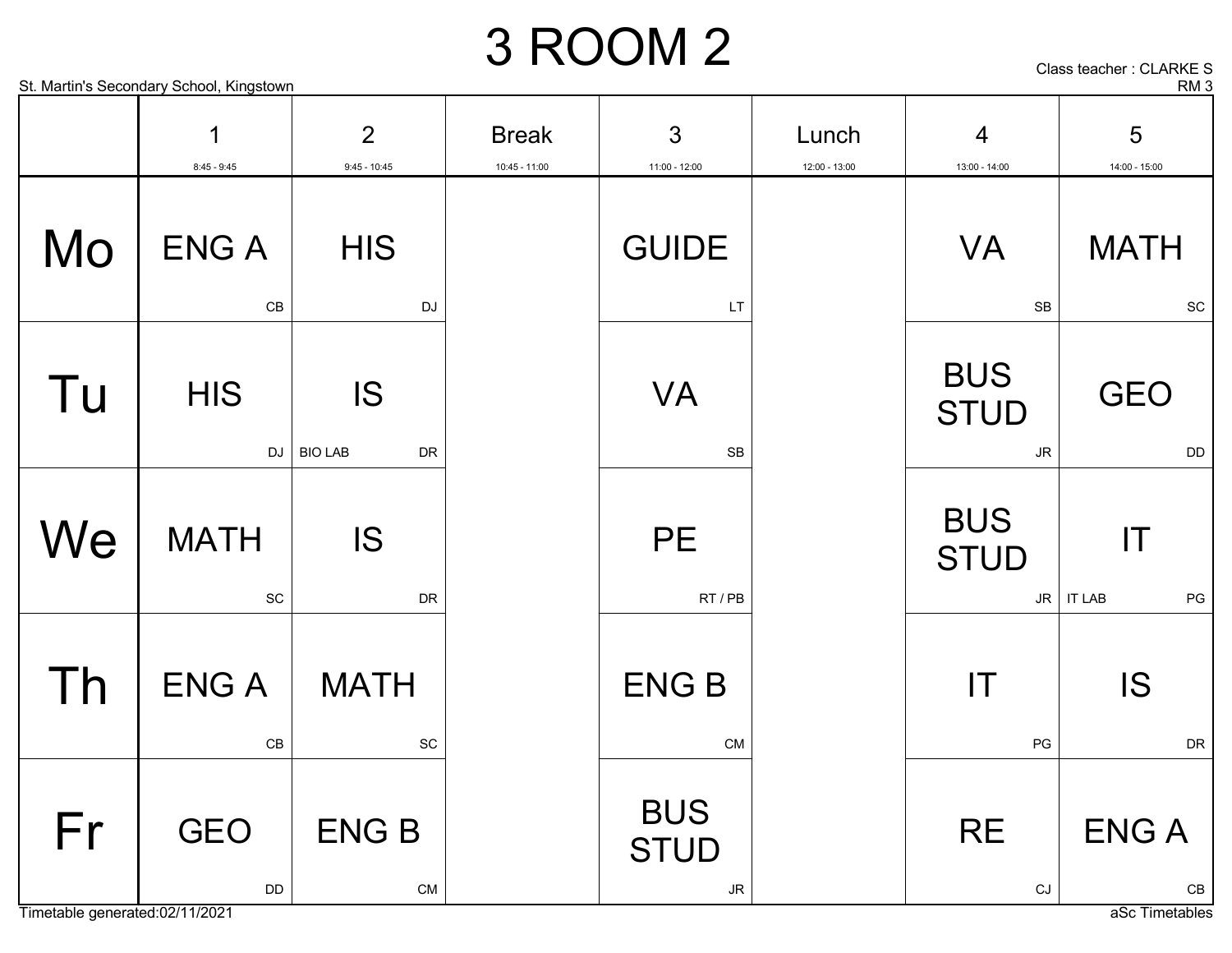Class teacher : MAY B

#### St. Martin's Secondary School, Kingstown RM 2

|    | 1                                                                    | $\overline{2}$                                                    | <b>Break</b>    | 3                                           | Lunch         | $\overline{4}$                                                                  | 5                                      |
|----|----------------------------------------------------------------------|-------------------------------------------------------------------|-----------------|---------------------------------------------|---------------|---------------------------------------------------------------------------------|----------------------------------------|
| Mo | $8:45 - 9:45$<br><b>BUS</b><br><b>STUD</b><br>$\mathsf{J}\mathsf{R}$ | $9:45 - 10:45$<br><b>IS</b><br><b>DR</b>                          | $10:45 - 11:00$ | 11:00 - 12:00<br><b>GEO</b><br><b>DD</b>    | 12:00 - 13:00 | 13:00 - 14:00<br><b>ENGA</b><br><b>CM</b>                                       | 14:00 - 15:00<br><b>GUIDE</b><br>LT    |
| Tu | $\mathsf{I}\mathsf{T}$<br>$\mathsf{PG}$                              | 3SP<br><b>SPAN</b><br>PRAYER ROOM<br>TF<br>3VA<br><b>VA</b><br>SB |                 | <b>GEO</b><br><b>DD</b>                     |               | <b>HIS</b><br><b>MD</b>                                                         | <b>PE</b><br>RT / PB                   |
| We | <b>RE</b><br>CJ                                                      | <b>MATH</b><br>$\operatorname{\textsf{SC}}$                       |                 | <b>IS</b><br><b>DR</b>                      |               | <b>ENGA</b><br>CM                                                               | <b>HIS</b><br><b>MD</b>                |
| Th | <b>MATH</b><br>$\operatorname{\textsf{SC}}$                          | <b>ENGA</b><br>CM                                                 |                 | <b>ENGB</b><br><b>SB</b>                    |               | <b>IS</b><br><b>BIO LAB</b><br><b>DR</b>                                        | <b>BUS</b><br><b>STUD</b><br><b>JR</b> |
| Fr | <b>BUS</b><br><b>STUD</b>                                            | IT<br>$JR$   IT LAB<br>$\mathsf{PG}$                              |                 | <b>MATH</b><br>$\operatorname{\textsf{SC}}$ |               | 3SP<br><b>SPAN</b><br>PRAYER ROOM<br><b>TF</b><br>3VA<br><b>VA</b><br><b>SB</b> | <b>ENGB</b><br>SB                      |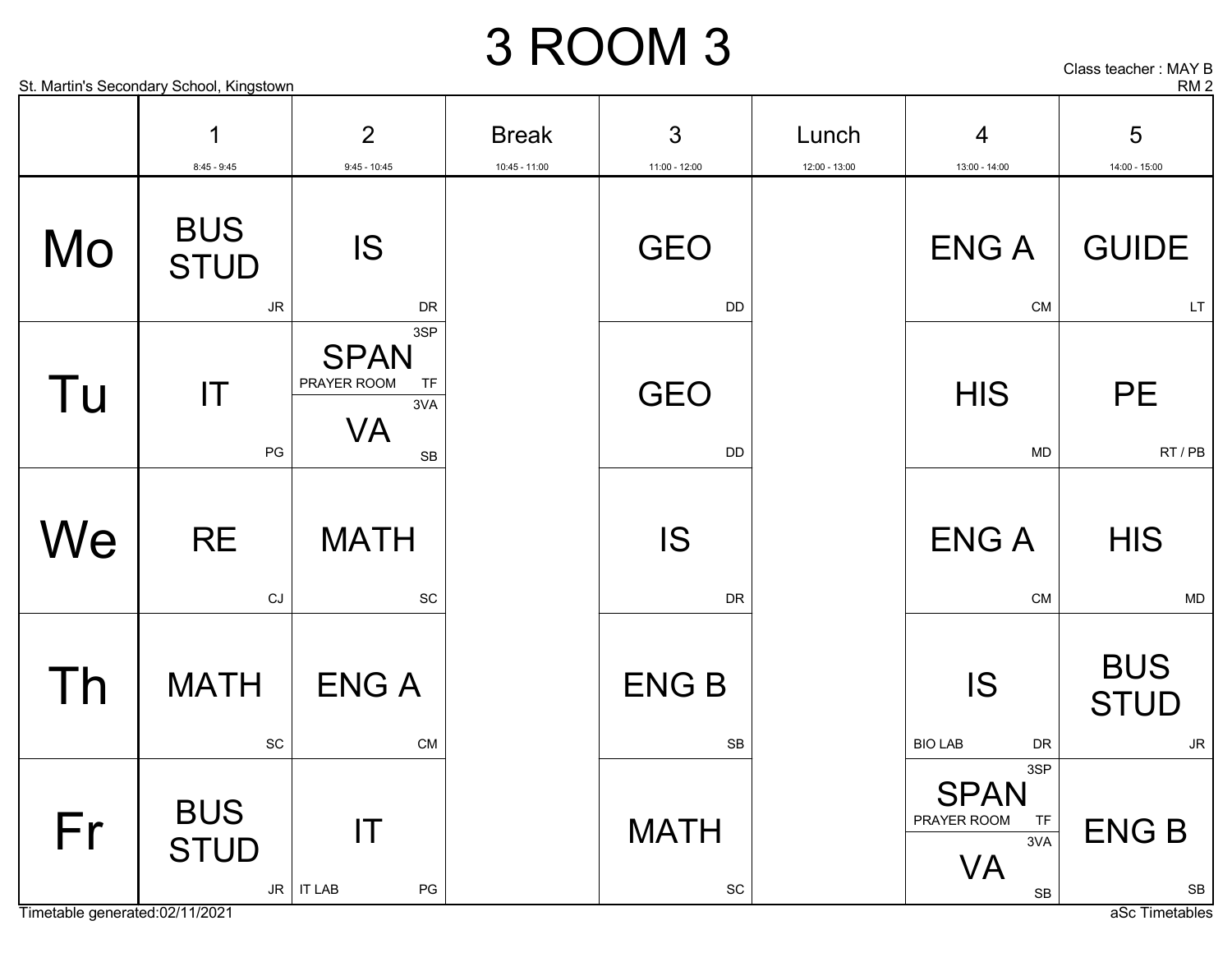### 4 ARTS

**MATH** 4 RM 10 MO ENG A 4 RM 10 CM IS BIO LAB NP  $4$  RM  $9$  PE  $_{RT/PB}$  $P.E$  ROOMA 4 TA<br>GW  $RE$ <sup>4 RE</sup> 4 RM 10 **VA** 4 VA 4 RM 9 $\mathsf{GEO}^4\substack{\mathsf{GEO}\ \mathsf{DD}}$ PRAYERGOM<sup>ECON</sup> LIBRARHIS 4 HIS<br>MD 4 RM 10SS1 4 SS<br>MD LIBRA**SPAN**<sup>SPAN</sup> MUSI**MUSIC** MUS TVET 2 KTI T  $_{\rm 4\,RM\,9}$  PE  $_{\rm RT/PB}^{\rm 4\,PE}$  $P.E$  ROOMA 4 TA<br>GW PRAYER RG<sub>M</sub> 4 RE  $4$  RM 10 VA 4 VA<br>SB LIBRAR<sup>HIS</sup> 4 HIS<br>MD TVET 2 KTI T TVET KTI T TVET KTI T TVET KTI T TVET 2 KTI T ENG A CM **MATH** 4 RM 10 MO IS 4 RM 10 NP 4 RM 9 $\mathsf{GEO}^4\substack{\mathsf{GEO}\ \mathsf{DD}}$ PRAYERGOM<sup>ECON</sup>  $4$  RM 10SS1 4 SS LIBRA**SPAN**<sup>SPAN</sup> EDPM **MUSIMUS**IC<sup>MUS</sup> AR IT LAB SB  $4$  RM 9 PE RT/PB  $P.E$  ROO $\overline{M}A$ 4 TA<br>GW PRAYER**ROOM** <sup>4 RE</sup> 4 RE  $4$  RM 10  $VA$   $4$  VA SB 4 VA LIBRAR<sup>HIS</sup> <sup>4 HIS</sup> 4 HIS **MATH** 4 RM 10 MO ENG A 4 RM 10 CM 4 RM 9 $\mathsf{GEO}^4\substack{\mathsf{GEO}\ \mathsf{DD}}$ PRAY**ER GOOM** ECON<br>AC 4 RM 10SS1 4 SS libra**span**<sup>span</sup> IS BIO LAB NP MUSI**MUSIC** MUS **MATH** 4 RM 10 MO EDPM IT LAB SB EDPM IT LAB SB Mo Tu **We** Th Fr 1 8:45 - 9:45 2 9:45 - 10:45 Break 10:45 - 11:00 3 11:00 - 12:00 Lunch 12:00 - 13:00 4 13:00 - 14:00 5 14:00 - 15:00

Timetable generated:02/11/2021 aSc Timetables

St. Martin's Secondary School, Kingstown Class teacher : CHARLES A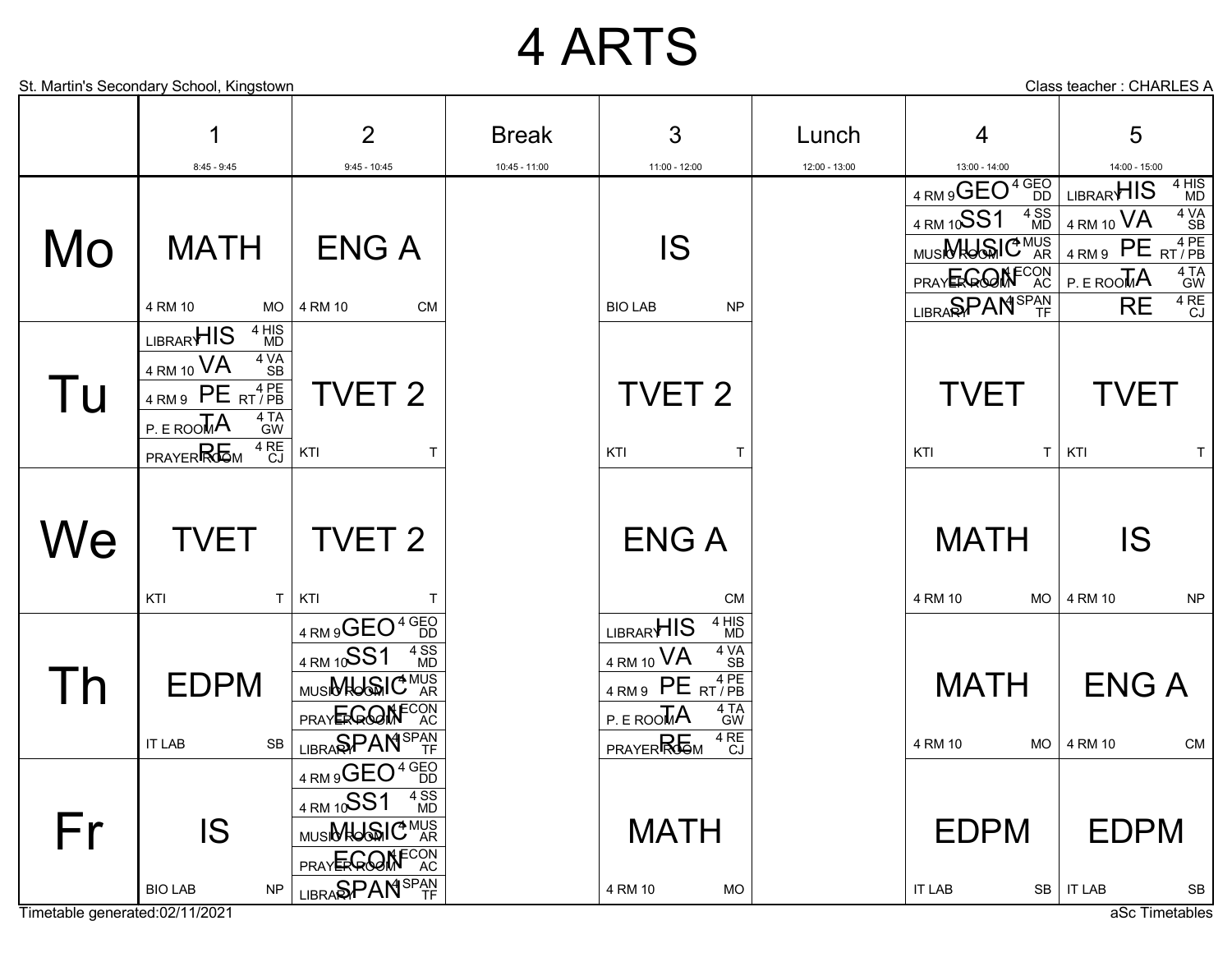## 4 BUSINESS

| 4                                           | $\overline{2}$       | <b>Break</b>    | 3                     | Lunch         | 4                                 | 5                                         |
|---------------------------------------------|----------------------|-----------------|-----------------------|---------------|-----------------------------------|-------------------------------------------|
| $8:45 - 9:45$                               | $9:45 - 10:45$       | $10:45 - 11:00$ | $11:00 - 12:00$       | 12:00 - 13:00 | 13:00 - 14:00                     | 14:00 - 15:00                             |
|                                             |                      |                 |                       |               | 4 RM 9GEO <sup>4 GEO</sup>        | 4 HIS<br>MD<br>LIBRAR <sup>HIS</sup>      |
|                                             |                      |                 |                       |               | 4 SS<br>MD<br>4 RM 10SS1          | 4 VA<br>SB<br>$4$ RM 10 $VA$              |
| <b>IS</b>                                   | <b>ENGA</b>          |                 | IT                    |               | MUSINHONIC MUS                    | 4 RM 9 PE RT/PB                           |
|                                             |                      |                 |                       |               | PRAYERGOMFCON                     | $4$ TA<br>GW<br>$P.E$ ROO $\overline{M}A$ |
| 4 RM 9<br>DR.                               | 4 RM 9<br><b>CB</b>  |                 | <b>IT LAB</b><br>PG   |               | LIBRA <b>SPAN</b> <sup>SPAN</sup> | $4$ RE<br>CJ<br><b>RE</b>                 |
| 4 HIS<br>LIBRAR <sup>HIS</sup><br><b>MD</b> |                      |                 | 4 POA                 |               |                                   |                                           |
| $4 VAP$<br>SB<br>4 RM 10 VA                 |                      |                 | <b>POA</b>            |               |                                   |                                           |
| $4$ RM9 PE RT/PB                            | <b>MATH</b>          |                 | 4 RM 10<br>AC<br>4 OA |               | IS                                | IТ                                        |
| 4 TA<br>GW<br>P.EROOMA                      |                      |                 | ОA                    |               |                                   |                                           |
| 4 RE<br>CJ<br><b>PRAYERREM</b>              | 4 RM 10<br><b>MO</b> |                 | 4 RM 9<br><b>BM</b>   |               | 4 RM 9<br>DR                      | PG<br><b>IT LAB</b>                       |
|                                             |                      |                 |                       |               | 4 PB                              | 4 POA                                     |
|                                             |                      |                 |                       |               | <b>POB</b>                        | <b>POA</b>                                |
| IT                                          | <b>MATH</b>          |                 | <b>ENGA</b>           |               | 4 RM 9<br><b>BM</b>               | <b>AC</b>                                 |
|                                             |                      |                 |                       |               | 4 EB                              | 4 OA                                      |
|                                             |                      |                 |                       |               | <b>ENGB</b>                       |                                           |
| <b>IT LAB</b><br>PG                         | <b>MO</b><br>4 RM 10 |                 | 4 RM 9<br>CB          |               | <b>LIBRARY</b><br>CB              | 4 RM 9<br><b>BM</b>                       |

 $4$  RM 9 PE RT/PB

POB 4 RM 9 BM

ENG B<sub>CB</sub>

 $4$  RM 10  $\overline{VA}$   $4\overline{VA}$   $4\overline{VA}$ 

LIBRAR<sup>HIS</sup> <sup>4 HIS</sup>

4 TA<br>GW

4 VA

4 HIS

4 RE

4 PB

4 EB

 $P.E$  ROO $\overline{M}A$ 

LIBRARY

PRAYER ROOM

Timetable generated:02/11/2021 and the control of the control of the control of the control of the control of the control of the control of the control of the control of the control of the control of the control of the con libra**span**<sup>span</sup> 4 RM 9 DR

**MATH** 

Mo

Tu

**We** 

Th

Fr

4 RM 10 MO

IS

4 RM 9 $\mathsf{GEO}^4\substack{\mathsf{GEO}\ \mathsf{DD}}$ 

 $\sim$ 

4 SS

**FCON**<br>AC

4 SS

 $4$  RM 10 $\overline{SS1}$ 

PRAYERGOM<sup>ECON</sup>

MUSI**MUSIC** MUS

LIBRA**SPAN**<sup>SPAN</sup>

4 RM 9 $\mathsf{GEO}^4\substack{\mathsf{GEO}\ \mathsf{DD}}$ 

<sub>MUSI</sub>MUSIC<sup>MUS</sup>

PRAY**ER GOOM** 

 $4$  RM 10SS1



POB 4 RM 9 BM

ENG B<sub>CB</sub>

**MATH** 

4 RM 10 MO

LIBRARY

4 PB

 $\frac{BM}{4EB}$  ENG A

4 RM 9 CB

POA 4 RM 10 AC

OA 4 RM 9 BM

4 OA

4 POA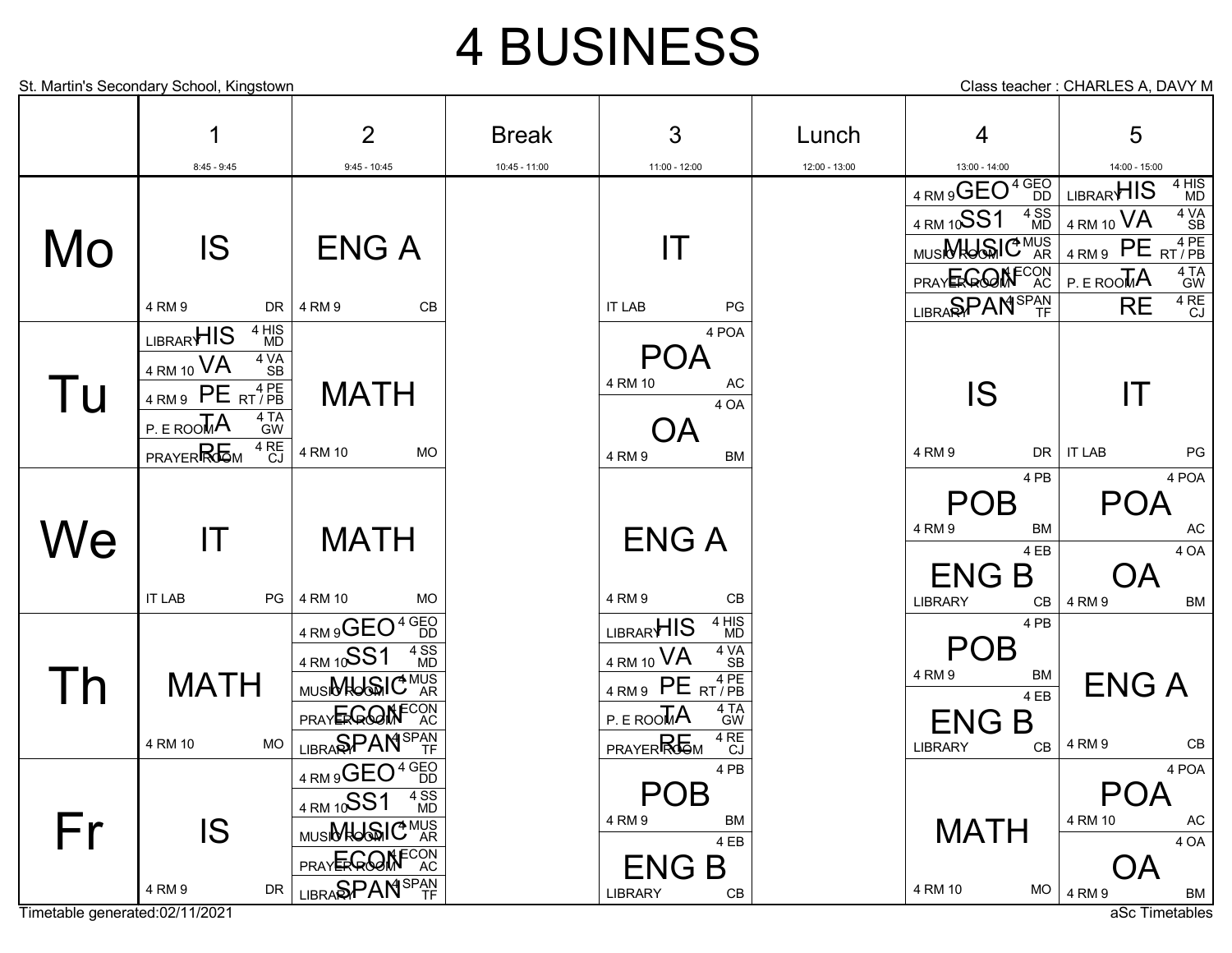# 4 SCIENCE

|                          | St. Martin's Secondary School, Kingstown                                              |                                   |               |                                                                                                                                             |               |                                                                                                                               | Class teacher: DAVY M                         |
|--------------------------|---------------------------------------------------------------------------------------|-----------------------------------|---------------|---------------------------------------------------------------------------------------------------------------------------------------------|---------------|-------------------------------------------------------------------------------------------------------------------------------|-----------------------------------------------|
|                          |                                                                                       |                                   |               |                                                                                                                                             |               |                                                                                                                               |                                               |
|                          |                                                                                       | $\overline{2}$                    | <b>Break</b>  | 3                                                                                                                                           | Lunch         | 4                                                                                                                             | 5                                             |
|                          | $8:45 - 9:45$                                                                         | $9:45 - 10:45$                    | 10:45 - 11:00 | 11:00 - 12:00                                                                                                                               | 12:00 - 13:00 | 13:00 - 14:00                                                                                                                 | 14:00 - 15:00                                 |
|                          |                                                                                       |                                   |               |                                                                                                                                             |               | 4 RM 9 GEO <sup>4 GEO</sup>                                                                                                   | 4 HIS<br>MD<br>LIBRARHIS                      |
|                          |                                                                                       |                                   |               |                                                                                                                                             |               | $\frac{4}{1}$ MD<br>4 RM 10SS1                                                                                                | $4\sqrt{\text{A}}$<br>SB<br>4 RM 10 VA        |
| Mo                       | $\mathsf{I}\mathsf{T}$                                                                | <b>ENGA</b>                       |               | <b>MATH</b>                                                                                                                                 |               | MUSIONOSIC <sup>MUS</sup>                                                                                                     | 4 RM 9 PE RT/PB                               |
|                          |                                                                                       |                                   |               |                                                                                                                                             |               | PRAYERGOM <sup>ECON</sup> AC                                                                                                  | 4 TA<br>GW<br>P.EROO <sub>M</sub> A           |
|                          | <b>IT LAB</b><br>PG                                                                   | <b>CM</b>                         |               | 4 RM 10<br><b>MO</b>                                                                                                                        |               | LIBRA <b>SPAN</b> <sup>SPAN</sup>                                                                                             | $4 RCJ$<br><b>RE</b>                          |
|                          | 4 HIS<br>LIBRAR <sup>HIS</sup><br><b>MD</b>                                           |                                   |               | <b>PHYSICS</b>                                                                                                                              |               |                                                                                                                               |                                               |
|                          | 4 VA<br>4 RM 10 VA<br><b>SB</b>                                                       |                                   |               |                                                                                                                                             |               |                                                                                                                               |                                               |
| I U                      | $4 \overline{R}$ PE $\overline{R}$ $\overline{P}$ PE $\overline{R}$ $\overline{P}$ PE | <b>BIO</b>                        |               |                                                                                                                                             |               | IT                                                                                                                            | <b>MATH</b>                                   |
|                          | 4 TA<br>GW<br>$P.E.$ ROOMA                                                            |                                   |               | 4 OA                                                                                                                                        |               |                                                                                                                               |                                               |
|                          | $4 R E C J$<br><b>PRAYERRGM</b>                                                       | CHEM LAB<br>LH.                   |               | $A O_{\frac{4 \, RM}{3}}$<br><b>BM</b>                                                                                                      |               | <b>IT LAB</b><br>PG                                                                                                           | 4 RM 10<br><b>MO</b>                          |
|                          |                                                                                       |                                   |               |                                                                                                                                             |               | 4 PB<br>$\mathsf{POB}$                                                                                                        | <b>PHYSICS</b>                                |
|                          |                                                                                       |                                   |               |                                                                                                                                             |               | <b>BM</b>                                                                                                                     |                                               |
| We                       | <b>MATH</b>                                                                           | IT                                |               | <b>ENGA</b>                                                                                                                                 |               | $\overline{\mathsf{L}}$ LIBRARN G $\overline{\mathsf{B}}_{\scriptscriptstyle{\mathsf{CP}}}^{\scriptscriptstyle{\mathsf{EB}}}$ |                                               |
|                          | 4 RM 10<br><b>MO</b>                                                                  | <b>IT LAB</b><br>PG               |               | 4 RM 10<br><b>CM</b>                                                                                                                        |               | $\mathbb{E}[\mathbf{M}_{\text{CHEM}}]$                                                                                        | 4 OA<br>$AO_{\frac{4 \, RM\,9}}$<br><b>BM</b> |
|                          |                                                                                       | 4 RM 9 GEO <sup>4 GEO</sup>       |               | 4 HIS<br>MD<br>LIBRAR <sup>HIS</sup>                                                                                                        |               | 4 PB                                                                                                                          |                                               |
|                          |                                                                                       | 4 SS<br>MD<br>4 RM 10SS1          |               | 4 VA<br>4 RM 10 VA                                                                                                                          |               | $\frac{1}{4}$ RM <sup>9</sup> OB<br><b>BM</b>                                                                                 |                                               |
| $\overline{\phantom{a}}$ | <b>BIO</b>                                                                            | MUSINHOGAIC <sup>MUS</sup> AR     |               | <b>SB</b><br>4 RM 9 PE RT/PB                                                                                                                |               | $\mathop{\mathsf{LIBRARM}}\limits_{\mathsf{LIBRARM}}\mathsf{G} \; \mathsf{B}_{\textsf{\tiny CB}}^{\textsf{\tiny EB}}$         | <b>ENG A</b>                                  |
|                          |                                                                                       | PRAYERGOMFCON                     |               | $4T\overline{A}$<br>GW<br>P.EROO <sub>M</sub> A                                                                                             |               |                                                                                                                               |                                               |
|                          | <b>CHEM LAB</b><br>LH                                                                 | LIBRA <b>SPAN</b> <sup>SPAN</sup> |               | 4 RE<br>CJ<br><b>PRAYERROOM</b>                                                                                                             |               |                                                                                                                               | <b>CM</b>                                     |
|                          |                                                                                       | $4$ RM 9 GEO <sup>4 GEO</sup>     |               | $\frac{1}{4 \text{ RM}^9}$ POB <sup>4PB</sup>                                                                                               |               |                                                                                                                               | $\frac{1}{\text{BIO LAB}}\sqrt{\text{SIC}}$   |
|                          |                                                                                       | 4 SS<br>MD<br>4 RM 10SS1          |               |                                                                                                                                             |               |                                                                                                                               |                                               |
| Fr                       | <b>MATH</b>                                                                           | MUSION OF MUS                     |               | $\fbox{$\sqsubseteq$ $\mathbb{N}$} \mathbb{G} \stackrel{\mathbb{B}^{\mathbb{B}}}{\mathbb{B}^{\mathbb{B}}_{\scriptscriptstyle{\mathbb{C}}}}$ |               | <b>BIO</b>                                                                                                                    |                                               |
|                          |                                                                                       | PRAYERGOMFCON                     |               |                                                                                                                                             |               |                                                                                                                               | 4 OA                                          |
|                          | 4 RM 10<br><b>MO</b>                                                                  | LIBRA <b>SPAN</b> <sup>SPAN</sup> |               | CHEMLAB EM                                                                                                                                  |               | CHEM LAB                                                                                                                      | LH $ $ 4 RM 9 $OA$<br>BM                      |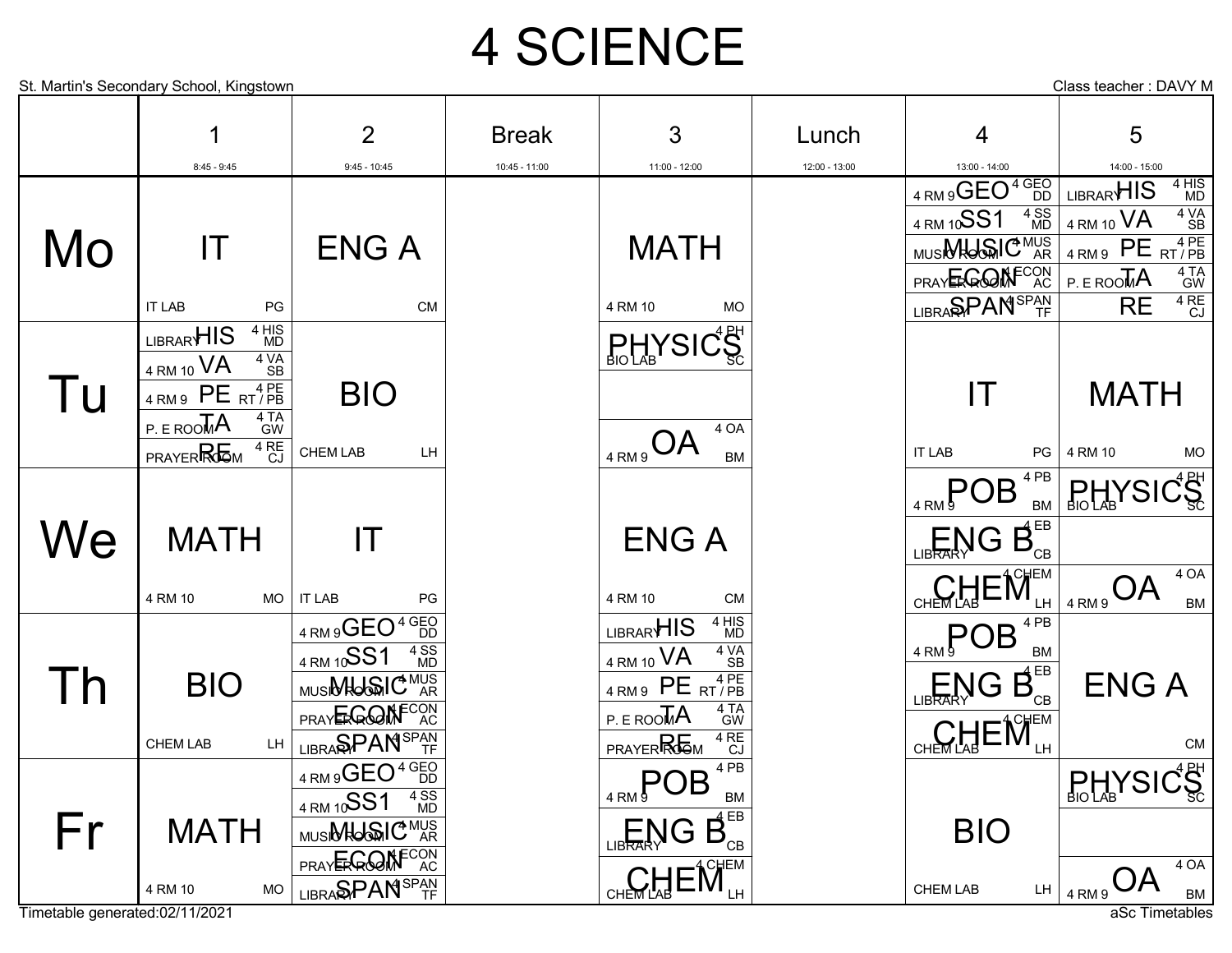### 5 ARTS

St. Martin's Secondary School, Kingstown **Class teacher** : PRIMUS N

|    | 1                                 | $\overline{2}$                                     | <b>Break</b>    | $\mathbf{3}$                                    | Lunch         | 4                                                                             | 5                                                                   |
|----|-----------------------------------|----------------------------------------------------|-----------------|-------------------------------------------------|---------------|-------------------------------------------------------------------------------|---------------------------------------------------------------------|
|    | $8:45 - 9:45$                     | $9:45 - 10:45$                                     | $10:45 - 11:00$ | 11:00 - 12:00                                   | 12:00 - 13:00 | 13:00 - 14:00                                                                 | 14:00 - 15:00                                                       |
|    | LIBRARHIS SHIS                    |                                                    |                 |                                                 |               |                                                                               | $_{5\,RM}$ P <sub>2</sub> OB <sub>2</sub> <sup>OB<sub>2</sub></sup> |
| Mo | <b>SRM-HCON</b><br>5TA            | <b>MATH</b>                                        |                 | <b>ENGA</b>                                     |               | <b>EDPM</b>                                                                   | $\frac{1}{5 \text{ RM}}$ GEO <sup>6GEO</sup>                        |
|    | $P.E.$ ROOMA<br>GW                |                                                    |                 |                                                 |               |                                                                               | MUSH JOSI CAR                                                       |
|    | $5$ RM 12 $PE2RT/PB5PE 2$         | 5 RM 11<br><b>MO</b>                               |                 | 5 RM 11<br>CB                                   |               | SB<br><b>IT LAB</b>                                                           | ENG <sup>5B</sup> <sub>SB</sub>                                     |
| Tu | <b>MATH</b>                       | LIBRARY 15                                         |                 | <b>IS</b>                                       |               | $_{5\text{ RM}P_2O}B2_{\text{BM}}^{570B2}$                                    | 5RM19S2                                                             |
|    |                                   | 5 RM HOON<br>$5T_A$<br>P. E ROOMA<br>GW            |                 |                                                 |               | $_{5 \text{ RM}}$ GEO <sup>5 GEO</sup>                                        | 5 VA<br>$\frac{1}{15 \text{ RM } 12} VA$<br>SB                      |
|    |                                   |                                                    |                 |                                                 |               | MUSANGSIC <sup>NUS</sup>                                                      | $\frac{5 \text{ RE}}{\text{CJ}}$<br><b>PRAYER ROOM</b>              |
|    | 5 RM 11<br><b>MO</b>              | $5$ RM 12 $PE2RT/PB5PE2$                           |                 | <b>NP</b>                                       |               | $\overline{\mathsf{ENG}^5\mathsf{B}^{\text{GB}}_{\text{SB}}}$                 | <b>SPAÑ</b> <sup>PAN</sup>                                          |
| We |                                   | 5 PE1<br>PE <sub>1</sub><br>P. E ROOM<br><b>RT</b> |                 | 5 OA                                            |               | <b>IS</b><br><b>BIO LAB</b><br><b>NP</b>                                      | $5$ SS2<br>$\frac{5 \text{ RM}}{1}$ SS2<br><b>DJ</b>                |
|    |                                   |                                                    |                 | ОA<br>5 RM 11<br><b>BM</b>                      |               |                                                                               | 5 VA<br>$5$ RM 12 VA<br>SB                                          |
|    | <b>ENGA</b>                       | 5 TVET 1                                           |                 | 5 TVET 1                                        |               |                                                                               | 5RE<br><b>PRAYER ROOM</b><br>CJ                                     |
|    | 5 RM 11<br>CB                     | <b>TVET</b>                                        |                 | <b>TVET</b>                                     |               |                                                                               | <b>SPAÑ</b> <sup><sup><i>FPAN</i></sup></sup>                       |
|    |                                   | Τ                                                  |                 | KTI<br>Τ<br>5 OA                                |               |                                                                               |                                                                     |
|    | LIBRARHIS SHIS                    |                                                    |                 |                                                 |               | 5 RM 1SS2 5 SS2<br>5 VA                                                       |                                                                     |
|    | 5 RM HOON AC                      | <b>EDPM</b>                                        |                 | <b>BM</b><br>5 RM 11<br>5 TVET 1<br><b>TVET</b> |               | $5$ RM 12 VA<br>$\ensuremath{\mathsf{SB}}$<br>5RE<br><b>PRAYER ROOM</b><br>CJ | <b>MATH</b>                                                         |
|    | $5T_A$<br>P.EROOMA<br>GW          |                                                    |                 |                                                 |               |                                                                               |                                                                     |
|    | $5$ RM 12 $PE2RT/PB$              | SB<br><b>IT LAB</b>                                |                 | KTI<br>Τ                                        |               | <b>SPAÑ</b> <sup>PAN</sup> <sub>TF</sub>                                      | 5 RM 11<br><b>MO</b>                                                |
| Fr | 5 OA                              | 5 PE1                                              |                 | 5 PE1                                           |               | $_{5\text{ RM}}$ $P_2$ OB $^{57}$ OB <sub>2</sub>                             |                                                                     |
|    | <b>OA</b><br>5 RM 11<br><b>BM</b> | PE <sub>1</sub><br>P. E ROOM<br><b>RT</b>          |                 | PE <sub>1</sub><br>P. E ROOM<br><b>RT</b>       |               | $\frac{5 \text{ RM}}{5 \text{ RM}}$ GEO <sup>5 GEO</sup>                      |                                                                     |
|    | 5 TVET 2                          | 5 TVET 2                                           |                 | 5 TVET 2                                        |               | <b>MUSH HOW LAR</b>                                                           | IS                                                                  |
|    | ET 2<br>KTI                       | <b>TVET 2</b><br>$T$   KTI<br>T                    |                 | TVET 2<br>KTI<br>$\mathsf T$                    |               | $\overline{\mathsf{ENG}^5\mathsf{B}^{\text{GB}}_{\text{SB}}}$                 | ${\sf NP}$                                                          |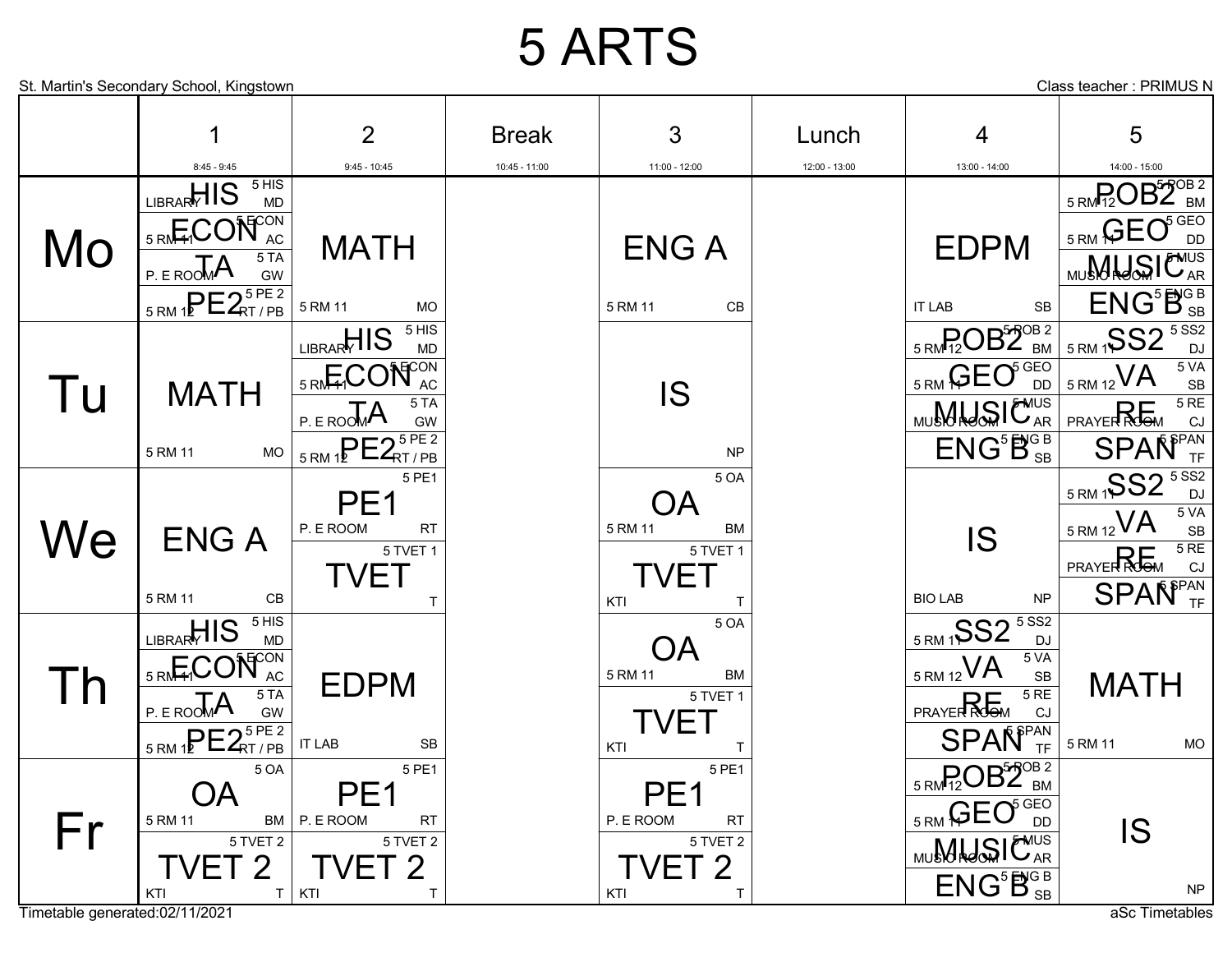### 5 BUSINESS

St. Martin's Secondary School, Kingstown **Class teacher : HARRY L, PRIMUS N** Class teacher : HARRY L, PRIMUS N

|    | 1                                | $\overline{2}$                         | <b>Break</b>  | 3                           | Lunch         | $\overline{4}$                                                    | 5                                    |
|----|----------------------------------|----------------------------------------|---------------|-----------------------------|---------------|-------------------------------------------------------------------|--------------------------------------|
|    | $8:45 - 9:45$<br>5 HIS           | $9:45 - 10:45$                         | 10:45 - 11:00 | 11:00 - 12:00               | 12:00 - 13:00 | 13:00 - 14:00                                                     | 14:00 - 15:00                        |
|    | LIBRARHIS<br><b>MD</b>           |                                        |               | 5 POA<br><b>POA</b>         |               |                                                                   | <b>SRM GEO</b>                       |
|    | 5 RM HOON                        |                                        |               | 5 RM 12<br>BM               |               |                                                                   |                                      |
| Mo | 5T <sub>A</sub>                  | IT                                     |               | 5 SS1                       |               | <b>ENG A</b>                                                      | MU <b>MLLSIC</b> AR                  |
|    | $P. E$ ROOMA<br>GW               |                                        |               | SS <sub>1</sub>             |               |                                                                   |                                      |
|    | $5$ RM 12 $E2RT/PB$              | <b>IT LAB</b><br>PG                    |               | <b>LIBRARY</b><br><b>MD</b> |               | 5 RM 12<br><b>SB</b>                                              | $ENG^5B_{SB}^{GB}$                   |
|    |                                  | LIBRARTIS SHIS                         |               |                             |               | 5 RM GEO <sup>5 GEO</sup>                                         | <b>SPAÑ</b> <sup>FPAN</sup>          |
|    |                                  | 5 RM <sub>4</sub> CON <sub>AC</sub>    |               |                             |               |                                                                   | 5 VA<br>$5$ RM 12 VA<br>SB           |
| Tu | POB <sub>1</sub>                 | 5T <sub>A</sub><br>P.EROOM             |               | <b>MATH</b>                 |               | MUSANGSIC <sup>NUS</sup>                                          | $\frac{5}{CJ}$<br><b>PRAYER ROOM</b> |
|    |                                  | GW<br>$5$ RM 12 $PE2$ <sub>RT/PB</sub> |               |                             |               | $\overline{\mathsf{ENG}^5\mathsf{B}^{\text{GB}}_{\text{SB}}}$     | $5$ SS2                              |
|    | 5 RM 12<br>AC<br>5 POA           |                                        |               | <b>MO</b>                   |               |                                                                   | 5 RM 1SS2<br><b>DJ</b>               |
|    | <b>POA</b>                       |                                        |               |                             |               |                                                                   | <b>SPAÑ</b> <sup>SPAN</sup>          |
|    | 5 RM 12<br><b>BM</b>             |                                        |               |                             |               |                                                                   | 5 VA<br>$5$ RM 12 VA<br>SB           |
| We | 5 SS1                            | POB <sub>1</sub>                       |               | <b>IS</b>                   |               | <b>ENGA</b>                                                       | 5RE<br><b>PRAYER ROOM</b><br>CJ      |
|    | SS <sub>1</sub>                  | 5 RM 12<br>AC                          |               | <b>BIO LAB</b><br><b>NP</b> |               | 5 RM 12<br>SB                                                     | 5 SS2<br>5 RM 1 SS2                  |
|    | <b>LIBRARY</b><br><b>MD</b>      |                                        |               |                             |               |                                                                   | <b>DJ</b><br>5 POA                   |
|    | LIBRARHIS 5 HIS                  |                                        |               |                             |               | <b>SPAÑ</b> <sup>FAN</sup> TF                                     | <b>POA</b>                           |
|    | <b>5 RMHCON</b> AC               | <b>IS</b>                              |               | <b>MATH</b>                 |               | 5 VA<br>$5$ RM 12 VA<br>SB                                        | 5 RM 12<br><b>BM</b>                 |
| Th | 5TA<br>P. E ROOMA<br>GW          |                                        |               |                             |               | 5RE<br><b>PRAYER ROOM</b><br>CJ                                   | 5 SS1                                |
|    | $5$ RM 12 $PE2$ <sub>RT/PB</sub> | <b>BIO LAB</b><br>NP                   |               |                             |               | 5 RM 1 SS2 5 SS2                                                  | SS <sub>1</sub>                      |
|    |                                  |                                        |               | <b>MO</b>                   |               |                                                                   | <b>LIBRARY</b><br><b>MD</b>          |
|    |                                  |                                        |               |                             |               | <b>SRM GEO</b> SGEO                                               |                                      |
| Fr | $\mathsf{I}\mathsf{T}$           | <b>IS</b>                              |               | POB <sub>1</sub>            |               |                                                                   | <b>MATH</b>                          |
|    |                                  |                                        |               |                             |               | MUSKHOSIC <sup>NUS</sup>                                          |                                      |
|    | <b>IT LAB</b><br>$PG \mid$       | <b>BIO LAB</b><br>NP                   |               | 5 RM 12<br>AC               |               | $\overline{\mathsf{ENG}^5\mathsf{B}^{\mathsf{GB}}_{\mathsf{SB}}}$ | 5 RM 11<br><b>MO</b>                 |